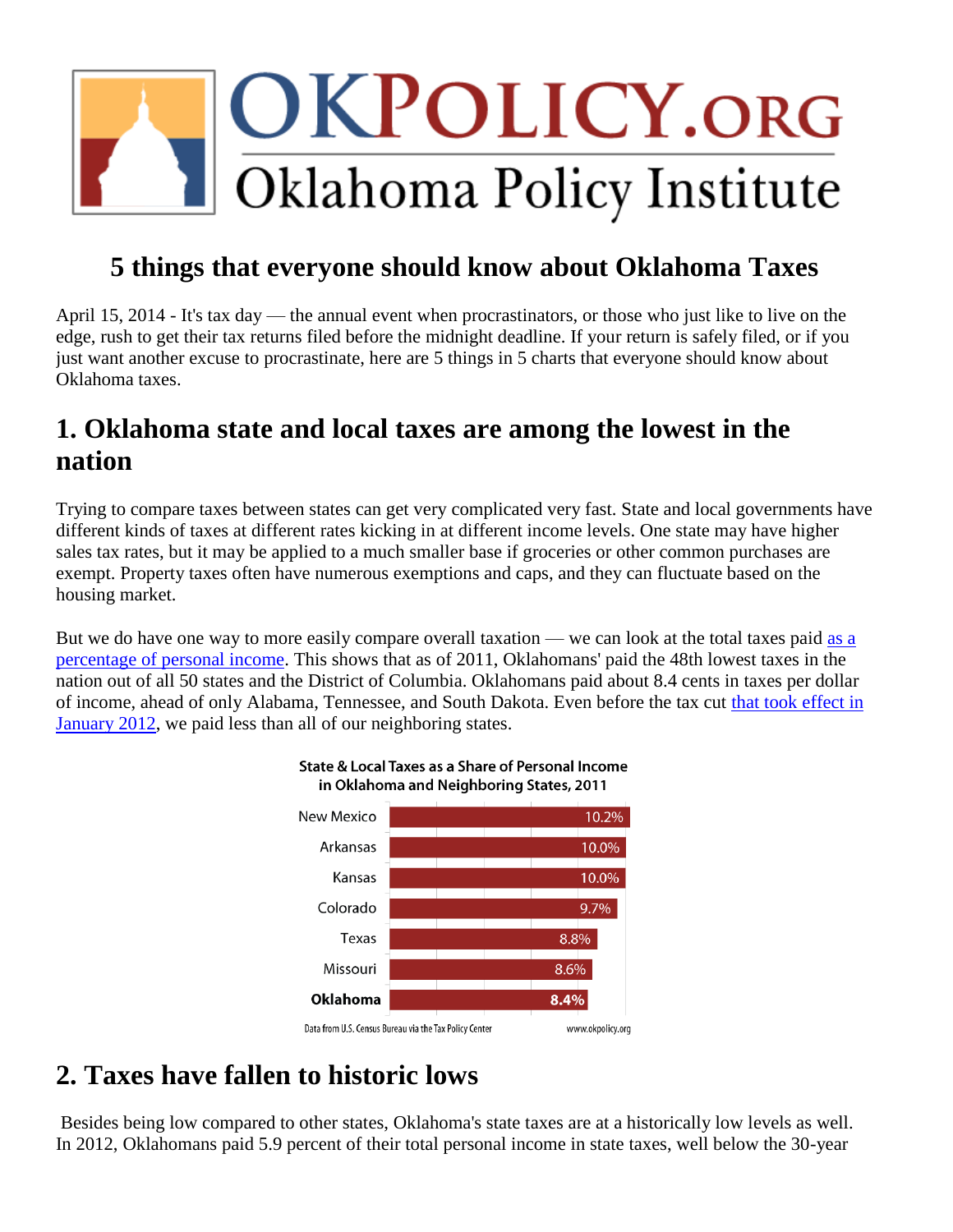average of 6.65 percent. The percentage rose somewhat due to increases in spending and taxable income as the economy recovered from the Great Recession. However, not counting the depths of the Great Recession, you would have to go back to 1975 to find a year when Oklahomans contributed as small a share of their incomes to fund state services.

# The Share of Personal Income Oklahomans are Paying in State Taxes is Near a 30-Year Low



### **3. Income tax is more than one-third of all of Oklahoma's tax revenue**

Oklahoma's income tax is by far the largest tax revenue source for our state government. Although the state collected slightly more sales tax in FY 2013, a large part of that was collected on behalf of local governments. (Oklahoma's municipalities are heavily dependent on sales tax revenue.) The state could not provide basic, essential services without income tax revenue unless other taxes were drastically increased. For example, in 2012 [Oklahoma's personal income tax](http://okpolicy.org/what-the-income-tax-pays-for) paid for the cost of salary and benefits for 17,000 classroom teachers, the entire ROADS fund for repairing our roads and bridges, 19,000 Oklahoma's Promise scholarships, incarceration costs for 9,300 inmates, the state's share of health care coverage for 430,000 children, and more.



### Oklahoma Tax Revenues, FY 2013

# **4. Oklahoma's tax system is regressive (the poor pay more)**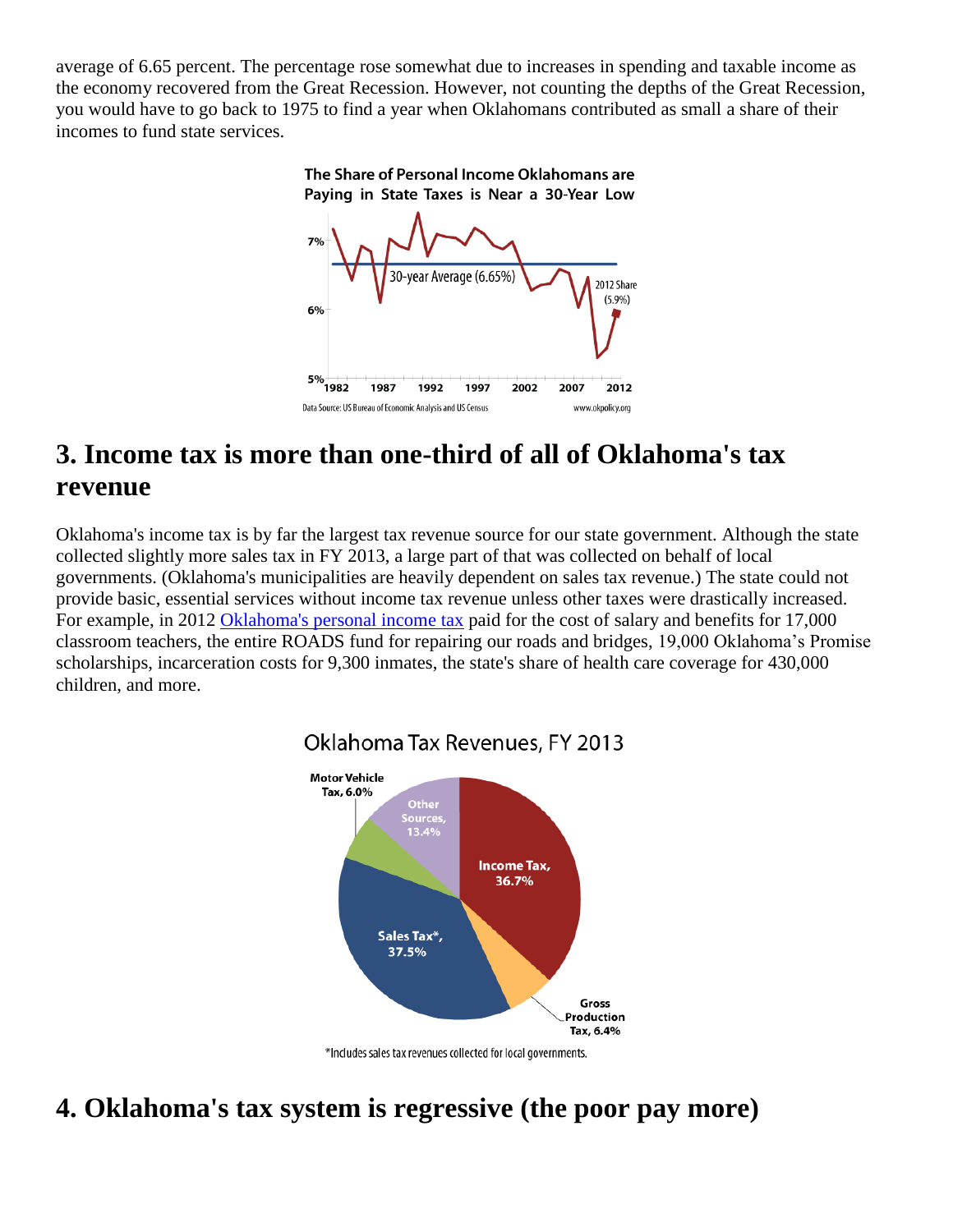The lowest fifth of households by income in Oklahoma, who make an average of \$9,600 per year, [pay about](http://www.itep.org/pdf/ok.pdf)  [10.2 percent](http://www.itep.org/pdf/ok.pdf) of their income in state and local taxes (including property taxes that are passed down as higher rent). That's nearly twice as much as the highest income household in the state, who make an average of \$1.06 million per year and pay just 5.5 percent of that in state and local taxes. The biggest reason is the sales tax. Low-income families spend a much greater part of what they make every year, so more of it ends up being taxed. That's especially true in Oklahoma because we are one of the few states to assess a sales tax on groceries.



### **5. State taxes make up just half of Oklahoma's revenue**

In 2013, Oklahoma collected \$8.37 billion from state taxes. That was just under half (48 percent) of the total revenue for the state that year. Grants from the federal government were the next biggest revenue source, bringing in \$6.65 billion or 38 percent of all state revenue. Oklahoma's reliance on federal funding is actually down significantly from recent years. When the Great Recession caused a huge drop in state tax revenues, the federal stimulus bill stepped in to supplement state budgets. In 2010, federal support actually surpassed state taxes among the state's funding sources. Oklahoma services still had to deal with large budget cuts in 2010 (we discussed some of the effects of those cuts [here,](http://okpolicy.org/whats-at-stake-the-toll-of-budget-cuts) [here,](http://okpolicy.org/the-toll-of-budget-cuts-programs-promoting-high-quality-teaching-and-schools-under-the-axe) [here,](http://okpolicy.org/hurting-all-over-a-survey-of-some-recent-state-and-local-budget-cuts) and [here\)](http://okpolicy.org/budget-cuts-the-pain-spreads-broader-and-deeper). But without the federal stimulus, it would have been much worse.



Oklahoma Revenue Sources, FY 2013

Source: Oklahoma 2013 Comprehensive Annual Financial Report